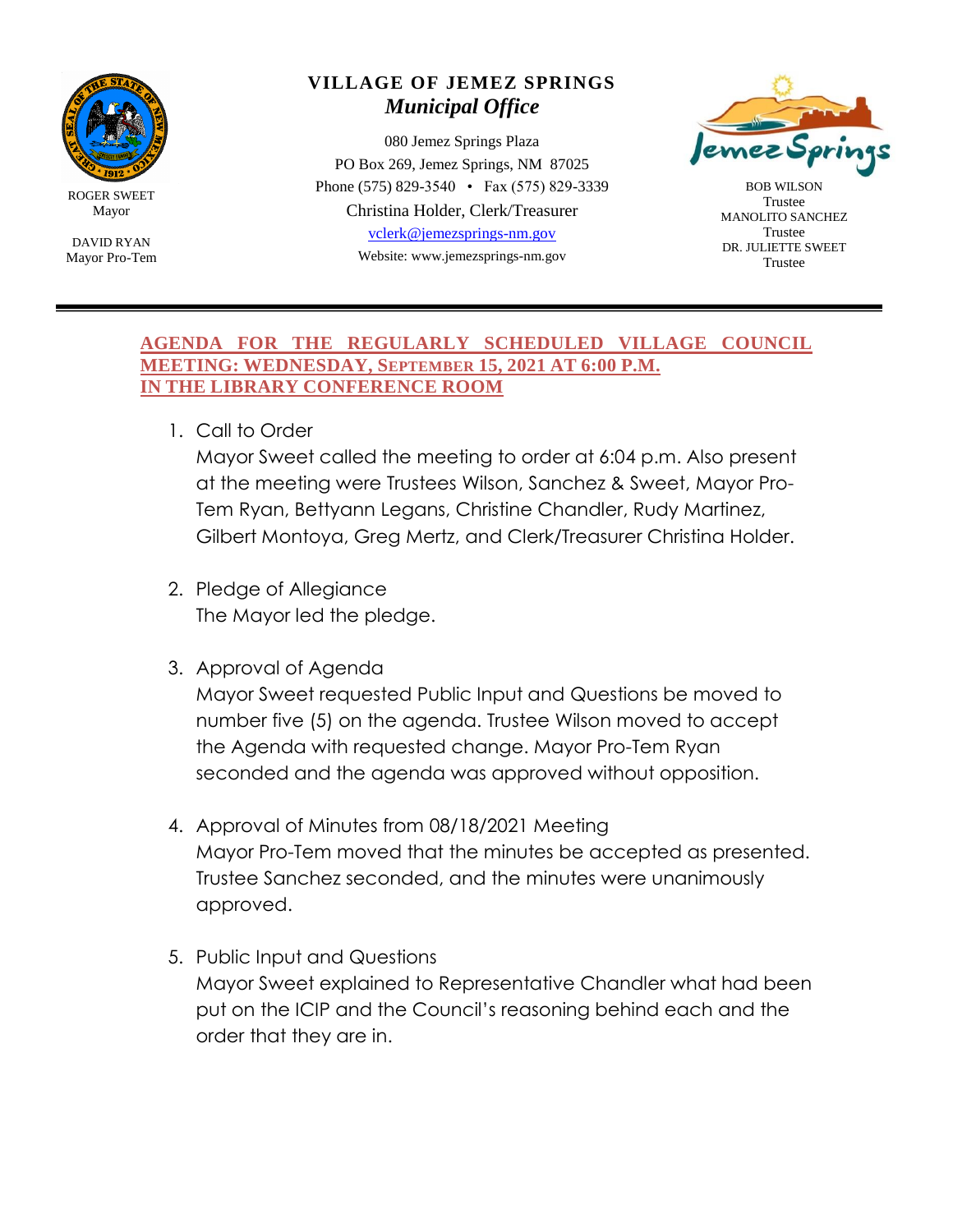Mr. Martinez and Mr. Montoya stated that the public restroom at the Leyba Land is a mess and needs to be maintained. They also stated with the municipal building moving to the Leyba Land they would like to see a privacy wall on the north end of the property.

- 6. Discussion of Village Employee Resignation Ms. Holder explained that the receptionist Karen (Hadassah) Fragua is moving and has put in her resignation. Trustee Wilson moved to accept the resignation and Trustee Sanchez seconded, and the motion was unanimously approved.
- 7. Reports
	- a. Maintenance Submitted
	- b. Bath House Submitted
	- c. Library Submitted, Ms. Phillips explained the Community Communications project she had been working on has been completed. There were 57 participants throughout the Valley. Her annual reports had also been completed and there is new programing at the Leyba Land.
	- d. Court Submitted
	- e. Wastewater Not submitted
	- f. Police Chief Submitted
	- g. P & Z Commission Submitted
	- h. Volunteer Fire Department Not Submitted, Greg Mertz and Trustee Sanchez stated that the Fire Department has been receiving volunteer applications and they are being looked through. Dr. Mertz also stated that he is researching the "I am Responding" program as a backup communication. It is a minimal cost application.
	- i. Lodgers' Tax Advisory Board Not submitted
- 8. Clerk/Treasurer's Report-

Ms. Holder explained that the River Walk project was moving forward and the current step is for topographers to survey the area. She also explained that they were looking for contractors that could lay the foundation for the building.